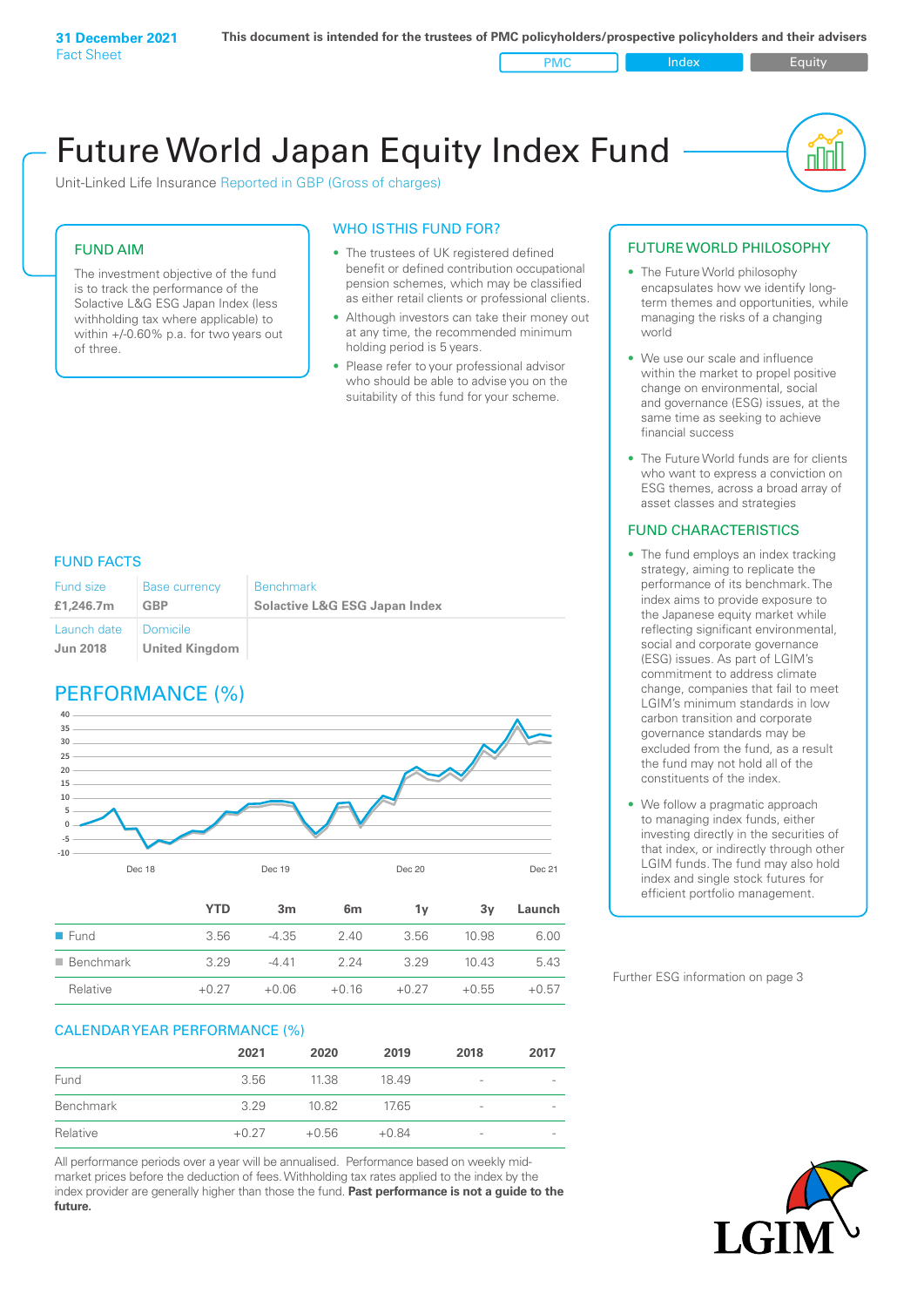## PORTFOLIO BREAKDOWN

All data source LGIM unless otherwise stated. Totals may not sum due to rounding. In order to minimise transaction costs, the Fund will not always own all the assets that constitute the index and on occasion it will own assets that are not in the index. The number of fund holdings can differ from the index due to corporate events and proxy holdings.



#### SECTOR (%)

| Consumer Cyclical           | 25.1 |
|-----------------------------|------|
| Consumer Non-cyclical       | 21.2 |
| $\blacksquare$ Industrials  | 19.0 |
| ■ Communications & Tech     | 16.5 |
| <b>Banks (Equity)</b>       | 5.2  |
| $\blacksquare$ Property     | 3.8  |
| Commodities                 | 3.8  |
| Insurance (Equity)          | 2.9  |
| Financial Services (Equity) | 2.0  |
| $\Box$ Other                | 0.5  |
|                             |      |

#### COUNTRY (%)

Japan 100.0

MARKET CAPITALISATION (%) TOP 10 HOLDINGS (%)

| ■ Large              | 79.5 |
|----------------------|------|
| $\blacksquare$ Mid   | 17.3 |
| $\blacksquare$ Small | 3.2  |

■ Top 10 holdings 29.9% Rest of portfolio 70.1% No. of holdings in fund 314 No. of holdings in index 335

| Sony Group                   | 61  |
|------------------------------|-----|
| <b>Toyota Motor</b>          | 57  |
| Recruit Holdings Co          | 3.7 |
| Tokyo Electron               | 3 O |
| <b>Nidec</b>                 | 22  |
| Kevence                      | 20  |
| Softbank Group               | 2.0 |
| Nippon Telegraph & Telephone | 1.8 |
| Daiichi Sankyo Co            | 17  |
| Takeda Pharmaceutical Co     | 17  |
|                              |     |



The Index Fund Management team comprises 25 fund managers, supported by two analysts. Management oversight is provided by the Global Head of Index Funds. The team has average industry experience of 15 years, of which seven years has been at LGIM, and is focused on achieving the equally important objectives of close tracking and maximising returns.

Years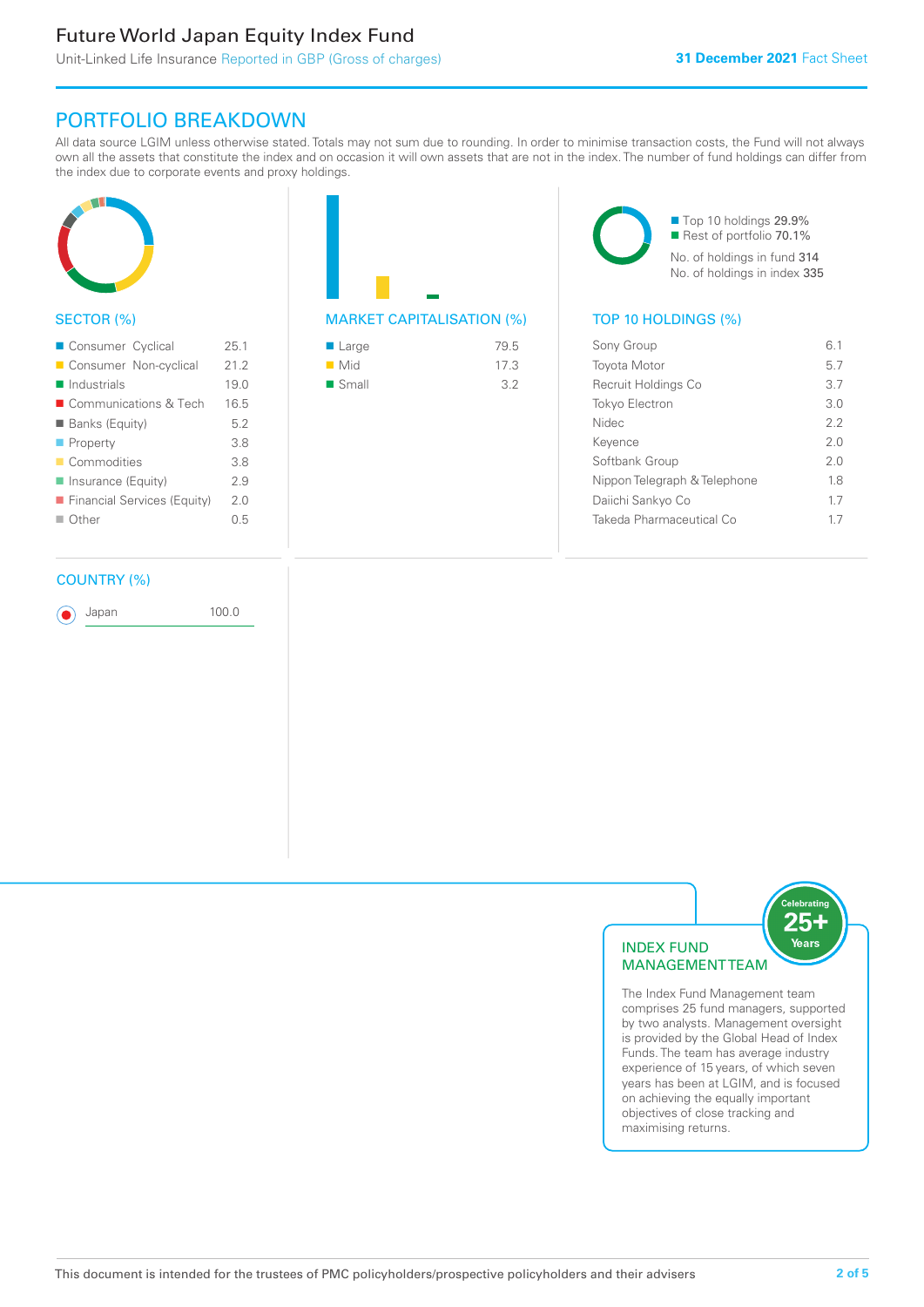**43**

ESG score of index

Unit-Linked Life Insurance Reported in GBP (Gross of charges)

### ESG COMMITMENT

From diesel emissions to oil spills, there have been many tangible examples in recent years of how failures in the way companies are run can have a harmful impact on the environment, society and investor returns. We believe responsible investing can mitigate the risk of such outcomes and has the potential to improve returns through the integration of environmental, social and governance (ESG) considerations, active ownership and longterm thematic analysis.

#### ESG SCORE

We score companies based on environmental, social and governance factors. We use these scores to design ESG-aware tilted indices which invest more in those companies with higher scores and less in those which score lower, while retaining the investment profile of a mainstream index. The ESG Score is aligned to our engagement and voting activities. As a result, this portfolio has an aggregate ESG Score of **50** versus a mainstream index of **43.**

In the fund, we invested more in **120 companies with higher scores** and less in **223 companies with lower scores.**

#### ENVIRONMENTAL PERFORMANCE

**/100 /100**

Carbon dioxide (CO2) is the most significant contributor to greenhouse gas emissions which are driving climate change. Compared to a fund tracking the unadjusted benchmark, the fund will have a different exposure to current and future sources of carbon dioxide emissions.



**50**

ESG score of fund

**96%** Lower carbon reserves intensity than the unadjusted benchmark

#### CARBON RESERVES INTENSITY

Carbon reserves are fossil fuels (coal, oil and gas) which, if burnt, will become the carbon emissions of the future. To meet global climate change targets, the unabated use of fossil fuels is expected to decline over time.

The figures below are a measure of the size of carbon reserves held by the fund's underlying companies.

**43** Fund **1,055**

Benchmark

Tonnes of CO<sub>2</sub>e<sup>i</sup> per \$1 million **of enterprise value including cash (EVIC)**

The fund has **96%** lower carbon reserves intensityii compared to a fund tracking the unadjusted benchmark.

The difference in carbon reserves intensity means that for every \$1 million invested in the fund, the exposure to carbon reserves through the underlying companies is reduced by an amount equivalent to **1012 tonnes of CO<sub>2</sub>e** compared to having invested in the unadjusted benchmark.



**53%** Lower carbon footprint than the unadjusted benchmark

CARBON FOOTPRINT

Following the global Paris Agreement on climate change, companies in all sectors are expected to reduce their emissions to prepare and adapt for a low-carbon economy.



Tonnes of CO<sub>2</sub>e per \$1 million **of EVIC**

The fund has **53%** lower carbon footprint compared to a fund tracking the unadjusted benchmark. Carbon footprint describes the relationship between the carbon emissions of a company and its EVIC<sup>ii</sup>. The difference in carbon footprint means that the fund has selected companies where, for the same level of EVIC, the associated emissionsi<sup>v</sup> are lower by **37 tonnes of CO<sub>2</sub>e** compared to a fund tracking the unadjusted benchmark<sup>v</sup>.

For further information please go to www.lgim.com/esginfo  $\sigma$ 

**The proxy benchmark for this fund is Solactive L&G Japan Index.**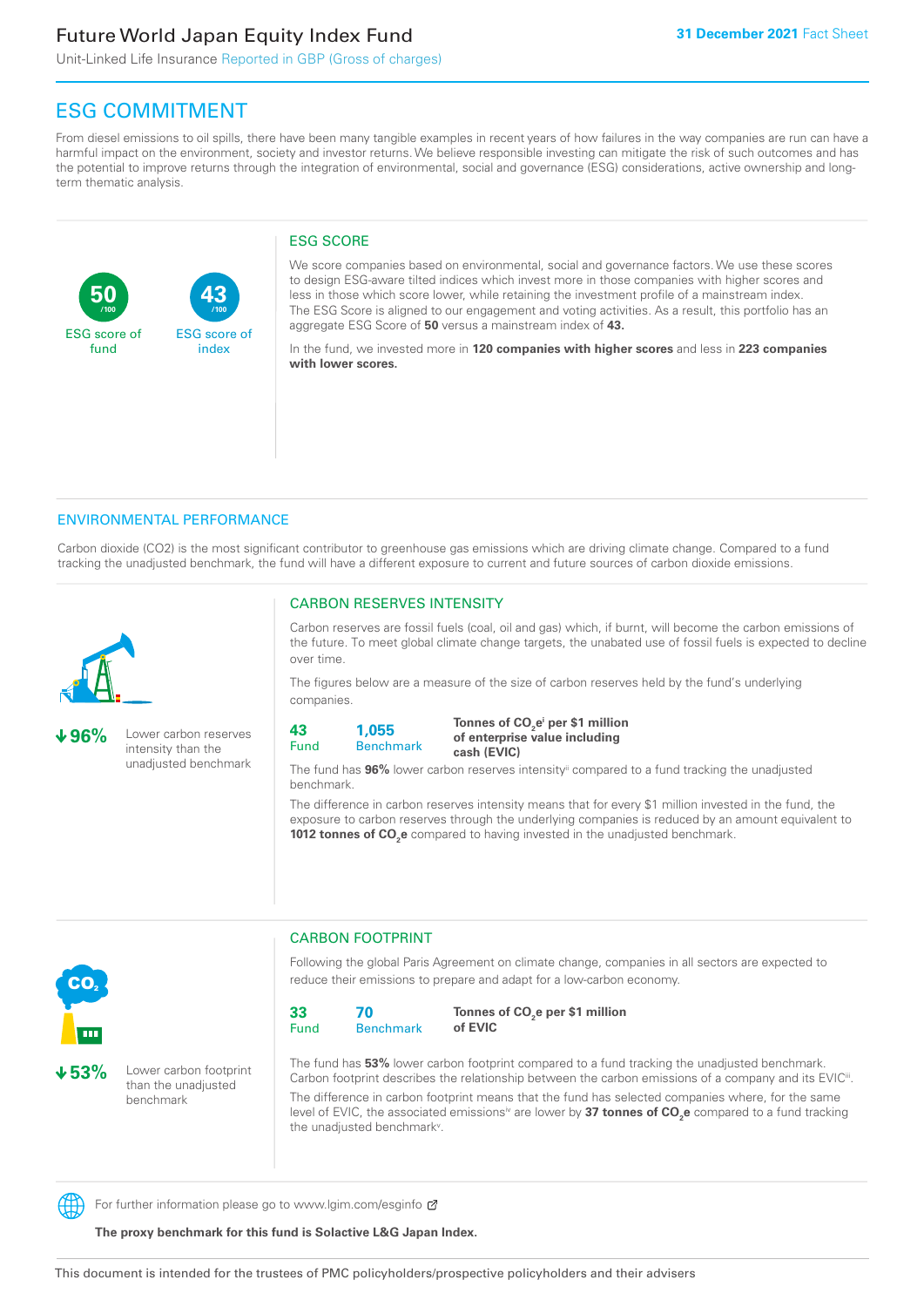Unit-Linked Life Insurance Reported in GBP (Gross of charges)

#### **NOTES**

 $^\mathrm{i}$  Carbon dioxide equivalent (CO<sub>2</sub>e) is a standard unit to compare the emissions of different greenhouse gases.

ii This metric looks at the embedded carbon in the fossil fuel reserves owned by a company, divided by a company's enterprise value (including cash), to adjust for company size. This represents a carbon reserves intensity score for a company.

iii The choice of this metric follows best practice recommendations from the **Task Force on Climate-related Financial Disclosures.**

iv Data on carbon emissions from a company's operations and purchased energy is used.

v This measure is the result of differences in the weights of companies between the index or the fund and the benchmark, and does not depend on the amount invested in the fund. It describes the relative 'carbon efficiency' of different companies in the benchmark (i.e. how much carbon was emitted per unit of sales) or in the fund, not the contribution of an individual investor in financing carbon emissions.

#### **Third Party Disclaimers and Information**

Unless otherwise indicated all data contained in this factsheet is sourced from Legal & General Investment Management Limited. Where this document contains third party data ("Third Party Data"), we cannot guarantee the accuracy, completeness or reliability of such Third Party Data and accept no responsibility or liability whatsoever in respect of such Third Party Data, or in respect of any loss or damage suffered by you, your client or any other party arising in connection with either the provision of Third Party Data or any inaccuracies, errors or omissions, regardless of cause in any Third Party Data.

Where we use third party data within this document, it is never used directly and instead it forms the basis of our own calculations; we do so under licence and with the providers' legal permission.

While all reasonable endeavours are taken to ensure the data provided is accurate, it is important to note that the data providers assume no responsibility for errors or omissions and cannot be held liable for damage arising from our use of their data within our calculations. Information is for recipients' internal use only.

Source: HSBC© HSBC 2021.

Powered by Refinitiv Information.

Powered by Sustainalytics 2021.

Source: ISS.